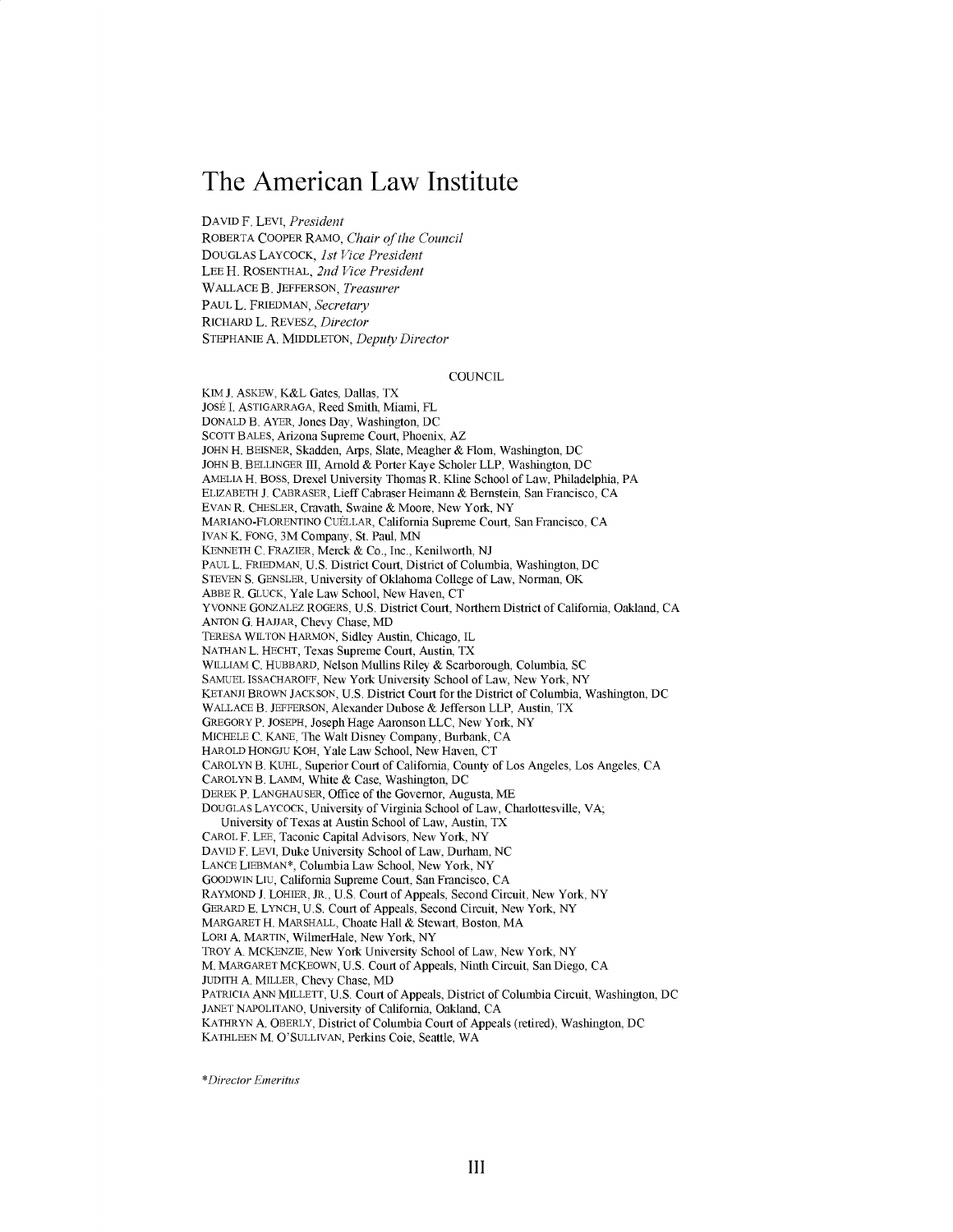**STEPHANIE E.** PARKER, Jones Day, Atlanta, **GA STUART** RABNER, New Jersey Supreme Court, Trenton, **NJ** ROBERTA COOPER RAMO\*, Modrall Sperling, Albuquerque, **NM** DAVID W. RIVKIN, Debevoise **&** Plimpton, New York, NY DANIEL B. RODRIGUEZ, Northwestern University Pritzker School of Law, Chicago, IL **LEE** H. **ROSENTHAL, U.S.** District Court, Southern District of Texas, Houston, TX GARY L. **SASSO,** Carlton Fields, Tampa, FL **ANTHONY J.** SCIRICA, **U.S.** Court of Appeals, Third Circuit, Philadelphia, PA MARSHA **E. SIMMS,** Weil, Gotshal **&** Manges (retired), New York, NY ROBERT H. SITKOFF, Harvard Law School, Cambridge, MA **JANE STAPLETON,** Christ's College, University of Cambridge, Cambridge, England **LAURA STEIN,** The Clorox Company, Oakland, **CA** LARRY **S.** STEWART, Stewart Tilghman Fox Bianchi **&** Cain, Miami, FL ELIZABETH **S. STONG, U.S.** Bankruptcy Court, Eastern District of New York, Brooklyn, NY CATHERINE T. **STRUVE,** University of Pennsylvania Law School, Philadelphia, PA JEFFREY **S. SUTTON, U.S.** Court of Appeals, Sixth Circuit, Columbus, OH SARAH **S. VANCE, U.S.** District Court, Eastern District of Louisiana, New Orleans, **LA SETH** P. WAXMAN, WilmerHale, Washington, **DC STEVEN 0.** WEISE, Proskauer Rose, Los Angeles, **CA** DIANE P. WOOD, **U.S.** Court of Appeals, Seventh Circuit, Chicago, IL

#### **COUNCIL** EMERITI

**KENNETH S.** ABRAHAM, University of Virginia School of Law, Charlottesville, VA SHIRLEY **S.** ABRAHAMSON, Wisconsin Supreme Court, Madison, WI PHILIP **S. ANDERSON,** Williams **&** Anderson, Little Rock, AR **SUSAN** FRELICH **APPLETON,** Washington University School of Law, St. Louis, MO SHEILA L. BIRNBAUM, Dechert LLP, New York, NY **ALLEN D.** BLACK, Fine, Kaplan and Black, Philadelphia, PA MICHAEL BOUDIN, **U.S.** Court of Appeals, First Circuit, Boston, MA WILLIAM M. BURKE, Shearman **&** Sterling (retired), Costa Mesa, **CA** GERHARD CASPER, Stanford University, Stanford, **CA** EDWARD H. COOPER, University of Michigan Law School, Ann Arbor, MI **N. LEE** COOPER, Maynard, Cooper **&** Gale, Birmingham, **AL GEORGE** H. T. **DUDLEY,** Dudley Newman Feuerzeig, St. Thomas, **U.S.** VI CHRISTINE M. DURHAM, Utah Supreme Court (retired), Salt Lake City, **UT CONRAD** K. HARPER, Simpson Thacher **&** Bartlett (retired), New York, NY **D.** BROCK HORNBY, **U.S.** District Court, District of Maine, Portland, ME MARY KAY **KANE,** University of California, Hastings College of the Law, San Francisco, **CA** CAROLYN **DINEEN** KING, **U.S.** Court of Appeals, Fifth Circuit, Houston, TX PIERRE **N.** LEVAL, **U.S.** Court of Appeals, Second Circuit, New York, NY BETSY LEVIN, Washington, **DC HANS A. LINDE,** Portland, OR MARTIN **LIPTON,** Wachtell, Lipton, Rosen **&** Katz, New York, NY MYLES V. LYNK, Arizona State University, Sandra Day O'Connor College of Law, Phoenix, AZ **JOHN J.** MCKETTA III, Graves, Dougherty, Hearon **&** Moody, Austin, TX ROBERT H. MUNDHEIM, Shearman **&** Sterling, New York, NY HARVEY **S.** PERLMAN, University of Nebraska College of Law, Lincoln, **NE ELLEN ASH** PETERS, Connecticut Supreme Court (retired), Hartford, **CT** MARY M. SCHROEDER, **U.S.** Court of Appeals, Ninth Circuit, Phoenix, AZ ROBERT **A.** STEIN, University of Minnesota Law School, Minneapolis, **MN** MICHAEL TRAYNOR\*\*, Cobalt LLP, Berkeley, **CA** BILL WAGNER, Wagner McLaughlin, Tampa, FL WILLIAM H. WEBSTER, Milbank, Tweed, Hadley **&** McCloy, Washington, **DC** HERBERT P. WILKINS, Concord, MA

*\*President Emeritus*

\*\*President *Emeritus and Chair of the Council Emeritus*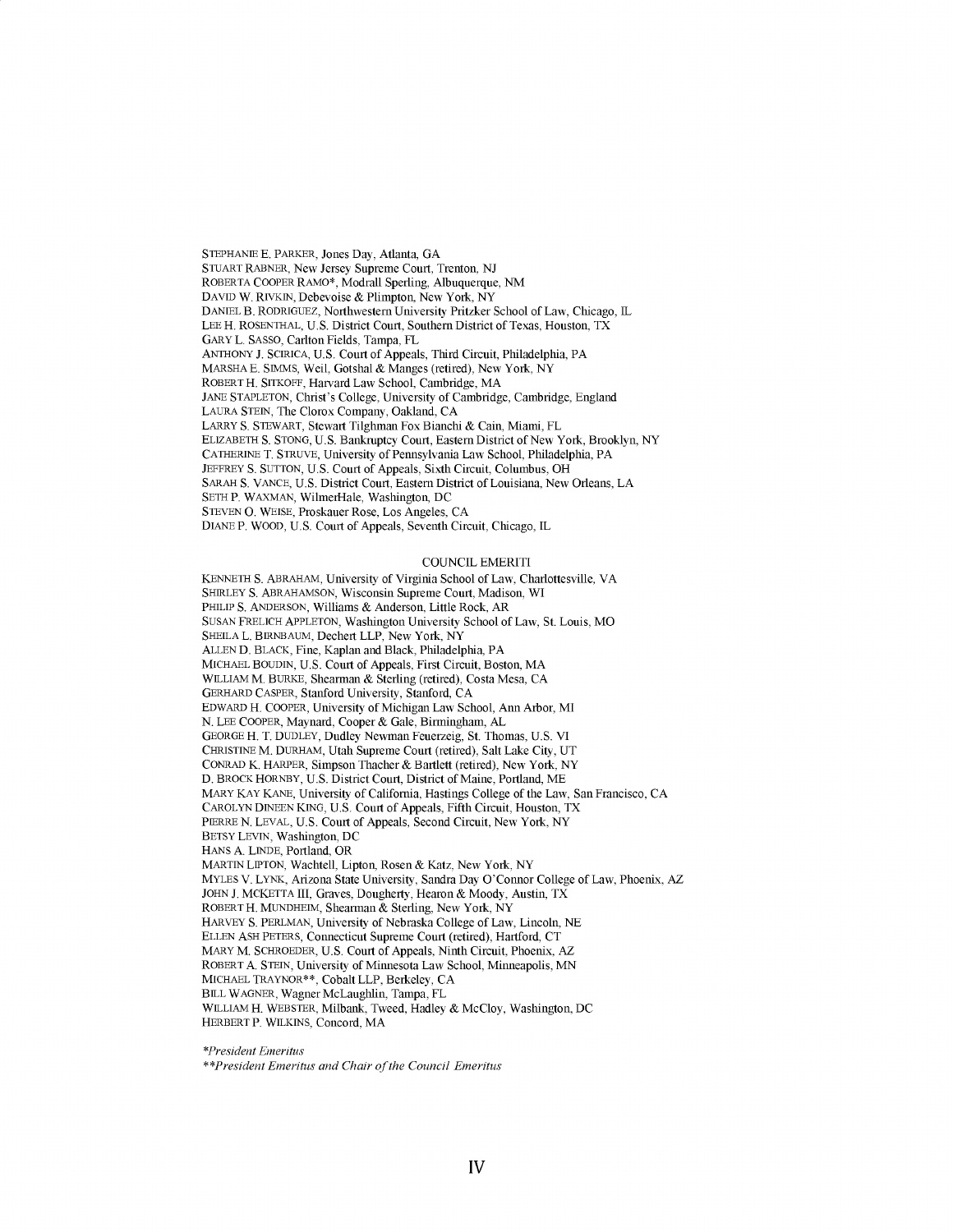## **Restatement of the Law Liability Insurance**

(as of April **13,** 2018)

REPORTER

TOM BAKER, University of Pennsylvania Law School, Philadelphia, PA

# **ASSOCIATE** REPORTER

KYLE **D. LOGUE,** University of Michigan Law School, Ann Arbor, MI

#### ADVISERS

**KENNETH S.** ABRAHAM, University of Virginia School of Law, Charlottesville, VA MARC T. AMY, Louisiana Court of Appeal, Third Circuit, Abbeville, **LA MICHAEL** F. AYLWARD, Morrison Mahoney, Boston, MA AMY BACH, United Policyholders, San Francisco, **CA VANITA** M. **BANKS,** Allstate Insurance Company, Northbrook, IL WILLIAM T. BARKER, Dentons **US,** Chicago, IL **SHEILA** L. BIRNBAUM, Quinn Emanuel Urquhart **&** Sullivan, New York, NY **ALLEN D.** BLACK, Fine, Kaplan and Black, Philadelphia, PA MICHELLE BOARDMAN, The Antonin Scalia Law School at George Mason University, Arlington, VA **DAVID** H. BROWN, Copeland **&** Rice, Houston, TX **JOHN G. BUCHANAN** III, Covington **&** Burling, Washington, **DC** MALCOLM **A.** CLARKE, University of Cambridge, St. John's College, Cambridge, England H. WALTER CROSKEY, California Court of Appeal, Second Appellate District, Division **3,** Los Angeles, **CA** [Deceased 2014] ROBERT F. **CUSUMANO,** New York, NY **SEAN** M. FITZPATRICK, Trinity College, Hartford, **CT** PETER **FLYNN,** Illinois Circuit Court of Cook County, Chicago, IL BEVERLY B. GODBEY, Amy Stewart, Dallas, TX **STEVEN** M. **GOLDMAN,** Kramer Levin Naftalis **&** Frankel, New York, NY **JONATHAN** M. **GOODMAN,** General Electric Company, Fairfield, **CT** WILLIAM F. HIGHBERGER, Los Angeles Superior Court, Los Angeles, **CA** JACK B. **JACOBS,** Sidley Austin, Wilmington, **DE** ROBERT H. JERRY **II,** University of Missouri School of Law, Columbia, MO BARRY **S. LEVIN,** Orrick, Herrington **&** Sutcliffe, San Francisco, **CA MEGHAN** H. MAGRUDER, King **&** Spalding, Atlanta, **GA LEO** P. MARTINEZ, University of California, Hastings College of the Law, San Francisco, **CA** LORELIE **S.** MASTERS, Hunton **&** Williams, Washington, **DC J.** W. MONTGOMERY III, Jones Day, Pittsburgh, PA **DAVID** L. **MULLIKEN,** Latham **&** Watkins (retired), Honolulu, HI **JOHN A. NADAS,** Choate Hall **&** Stewart, Boston, MA **THOMAS** R. **NEWMAN,** Duane Morris, New York, NY **NATASHA NYE,** Peters **&** Nye, Barrington, IL HENRY L. PARR, Wyche, P.A., Greenville, **SC DOUGLAS** R. **RICHMOND,** Aon Professional Services, Overland Park, KS **ADAM** F. **SCALES,** Rutgers University Law School **-** Camden, Camden, **NJ DANIEL** SCHWARCZ, University of Minnesota Law School, Minneapolis, **MN**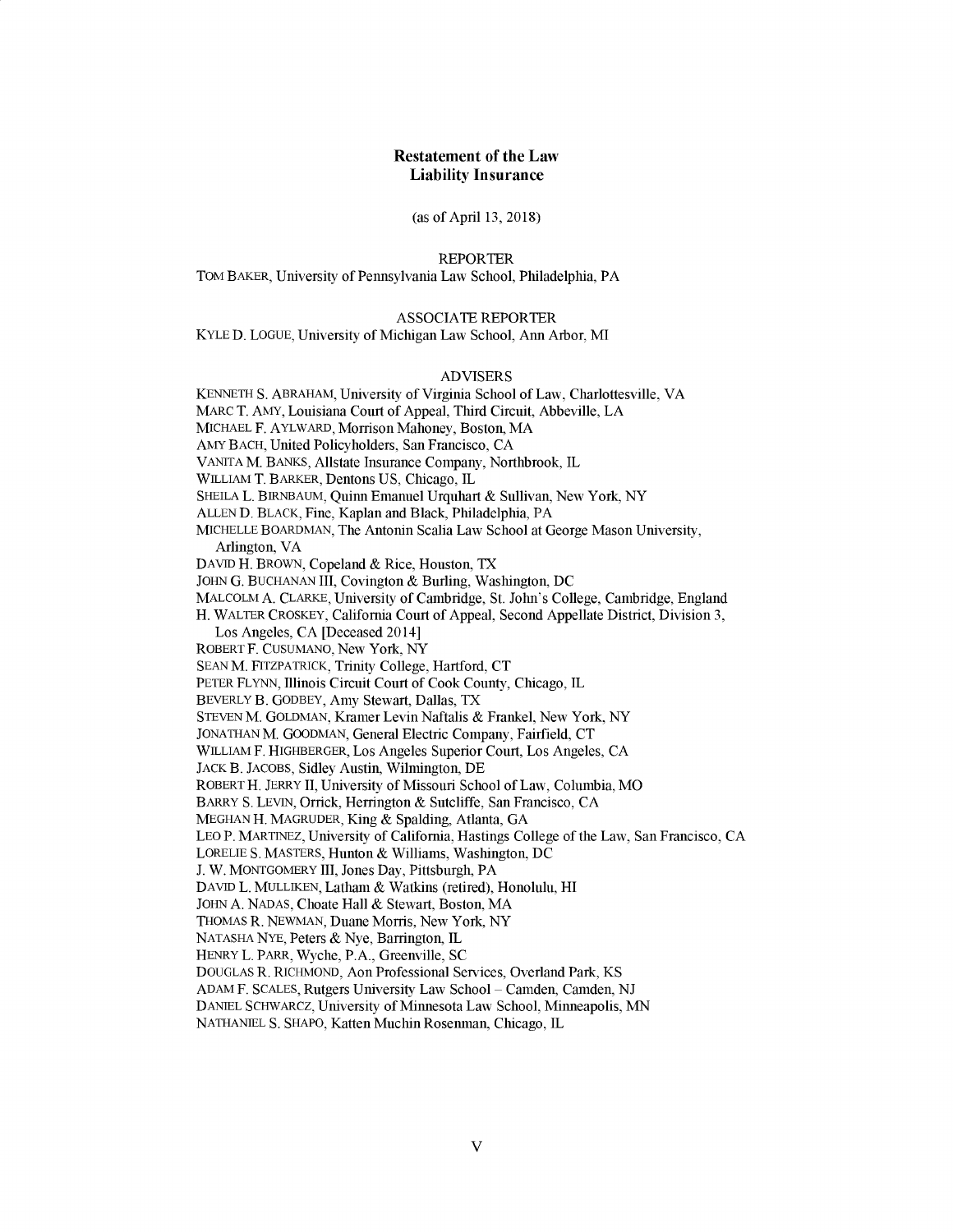RANDALL T. SHEPARD, Indiana University, Robert H. McKinney School of Law, Indianapolis, **IN** JEFFREY W. STEMPEL, University of Nevada, William **S.** Boyd School of Law, Las Vegas, **NV** LARRY **S.** STEWART, Stewart Tilghman Fox Bianchi **&** Cain, Miami, FL JEFFREY **E.** THOMAS, University of Missouri-Kansas City School of Law, Kansas City, MO ROBERT WILLIAM **TOMILSON,** Clark Hill, Philadelphia, PA SARAH **S. VANCE, U.S.** District Court, Eastern District of Louisiana, New Orleans, **LA** HERBERT P. WILKINS, Concord, MA

## **LIAISON**

*For the American Insurance Association (AIA)* **LAURA A. FOGGAN,** Washington, **DC**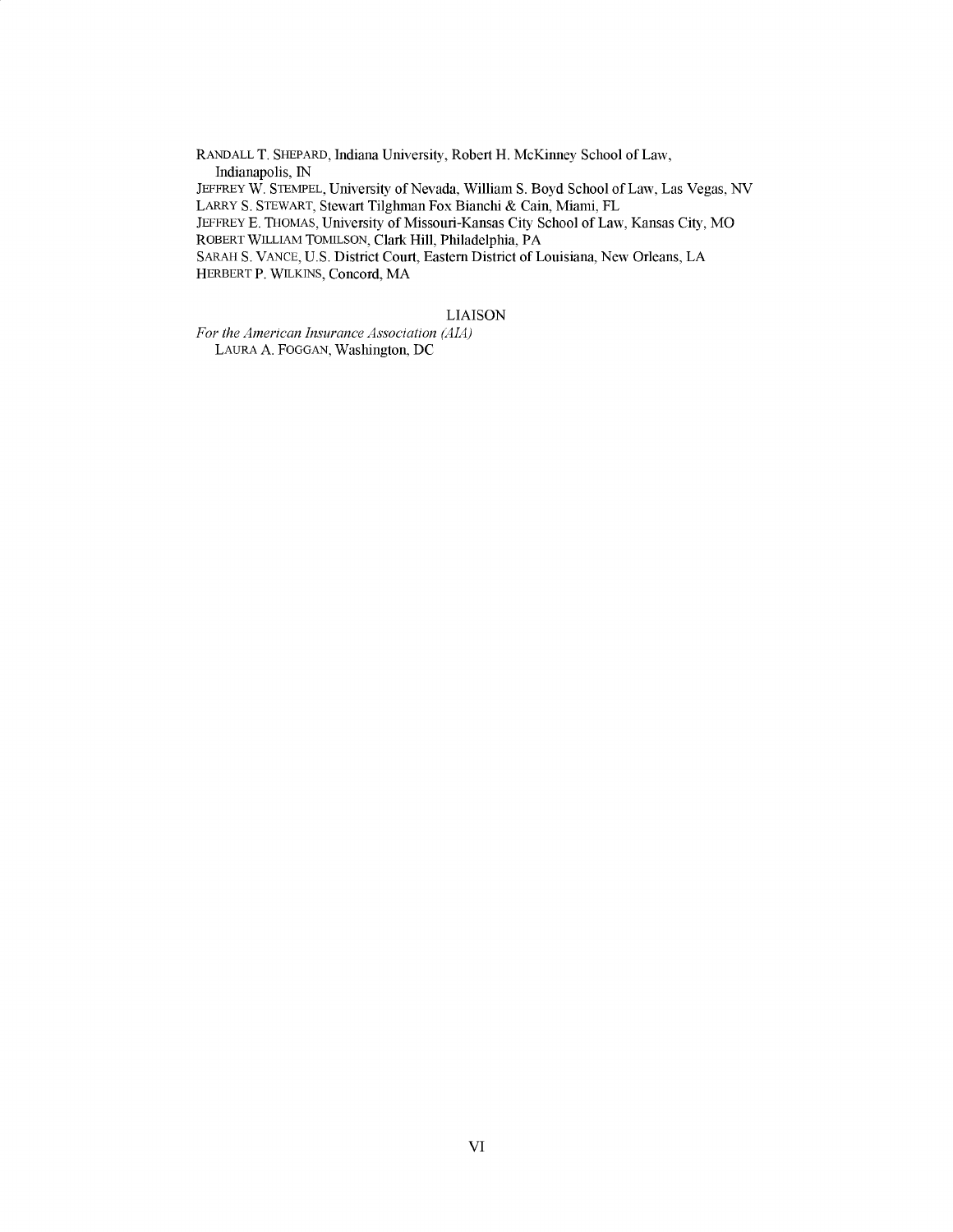# MEMBERS **CONSULTATIVE** GROUP

#### Liability Insurance

(as of April **10,** 2018)

**JOSE** F. **ANDERSON,** Baltimore, MD WLLIAM **G.** ARNOT III, Houston, TX **STEVEN** K. **BALMAN,** Tulsa, OK **JENNIFER S.** BARD, Cincinnati, OH EDWARD **J.** BARSHAK, Boston, MA **VERONICA** M. **BATES,** Richardson, TX KARL BAYER, Austin, TX MARK **A.** BEHRENS, Washington, **DC** MARTIND. BEIRNE, Houston, TX MARK **I. BERNSTEIN,** Philadelphia, PA LARRY L. **BOSCHEE,** Bismarck, **ND DIANE** F. **BOSSE,** Buffalo, NY **THOMAS** H. BOYD, Minneapolis, **MN STEVEN** M. BRADFORD, Muscatine, **IA LORENCE** L. BRAVENEC, College Station, TX **MICHAEL** K. BROWN, Walnut Creek, **CA** TIMOTHY W. **BURNS,** Madison, WI W. **JONATHAN** CARDI, Winston-Salem, **NC JO** CARRWLO, San Francisco, **CA** WLLIAM FRANK CARROLL, Dallas, TX ROBERT L. CARTER, Ottawa, **L JORDAN** B. CHERRICK, St. Louis, MO **STEPHEN** YEE CHOW, Boston, MA WLLIAM **J.** CHRISS, Corpus Christi, TX **DOUGLAS** L. **CHRISTIAN,** Phoenix, AZ **DAVID** K. **COHEN,** Chevy Chase, MD **GEORGE** W. **CONK,** New York, NY **DENNIS** R. **CONNOLLY,** Princeton, **NJ** JOHN **G.** CRABTREE, **Key** Biscayne, FL GEOFFREY W. CRAWFORD, Burlington, VT ROBERT **A.** CREAMER, Cambridge, MA **THOMAS** L. **CUBBAGE** III, Washington, **DC** EDWARD **J.** CURRIE, JR., Jackson, MS CHRISTOPHER **SCOTT D'ANGELO,** Philadelphia, PA MARY **J. DAVIS,** Lexington, KY JOHN K. **DIMUGNO,** Cameron Park, **CA JAMES** B. **DOLAN,** JR., Boston, MA MITCHELL F. **DOLIN,** Washington, **DC JAY** M. **FEINMAN,** Camden, **NJ** BORIS **FELDMAN,** Palo Alto, **CA** GERALD M. **FINKEL,** Charleston, **SC JILL FISCH,** Philadelphia, PA **JOSEPH** Z. **FLEMING,** Miami, FL **SUSAN S.** FORTNEY, Fort Worth, TX

**C. ALLEN** FOSTER, Washington, **DC** KEM **THOMPSON** FROST, Houston, TX **ANNE** GARDNER, Fort Worth, TX LARRY T. GARVIN, Columbus, OH **DAVID** R. **GEIGER,** Boston, MA **DAVID** B. **GOODWIN,** San Francisco, **CA** MARJORIE **GADARIAN** GRAHAM, Palm Beach Gardens, FL OSCAR **S.** GRAY, Baltimore, MD **MICHAEL D. GREEN,** Winston-Salem, **NC MICHAEL** GREENWALD, Philadelphia, PA CHARLES **E.** GRIFFIN, Ridgeland, MS **DAVID GRUNING,** New Orleans, **LA** TRACY RAFFLES **GUNN,** Tampa, FL ROBERT M. HART, Bronxville, NY HARRIS L HARTZ, Albuquerque, **NM** KATHERINE **J.** HENRY, Washington, **DC** MARK HERRMANN, Chicago, IL ERIC L. HIRSCHHORN, Washington, **DC** RICHARD **ANTHONY** HODYL, JR., Chicago,  $\rm I\!L$ ROGER F. **HOLMES,** Anchorage, AK **DOUGLAS G. HOUSER,** Portland, OR **C. STEPHEN HSU,** Beijing, China RICHARD H. **HUNTER,** St. Croix, Virgin Islands **JOHN E. IOLE,** Pittsburgh, PA EDWARD J. JANGER, Brooklyn, NY **LAMONT A. JEFFERSON,** San Antonio, TX KIRK **C. JENKINS,** Olympia Fields, IL RICHARD GIBBS **JOHNSON,** Cleveland, OH ROBB **JONES,** Bethesda, MD BARRY **G. KAIMAN,** Los Angeles, **CA JOSHUA** KARSH, Chicago, IL **JOHN E. KEEFE,** Little Silver, **NJ JEFF KICHAVEN,** Los Angeles, **CA** HAROLD H. KIM, Washington, **DC LINDA A. KLEIN,** Atlanta, **GA** PETER R. KOCHENBURGER, Hartford, **CT DAND. KOHANE,** Buffalo, NY MARTIN **A.** KOTLER, Wilmington **DE STEVEN C.** LAIRD, Fort Worth, TX SYBIL H. **LANDAU,** New York, NY **JOSEPH** H. **LANG,** JR., Tampa, FL TIMOTHY P. LAW, Philadelphia, PA CARL **D. LIGGIO,** Chevy Chase, MD